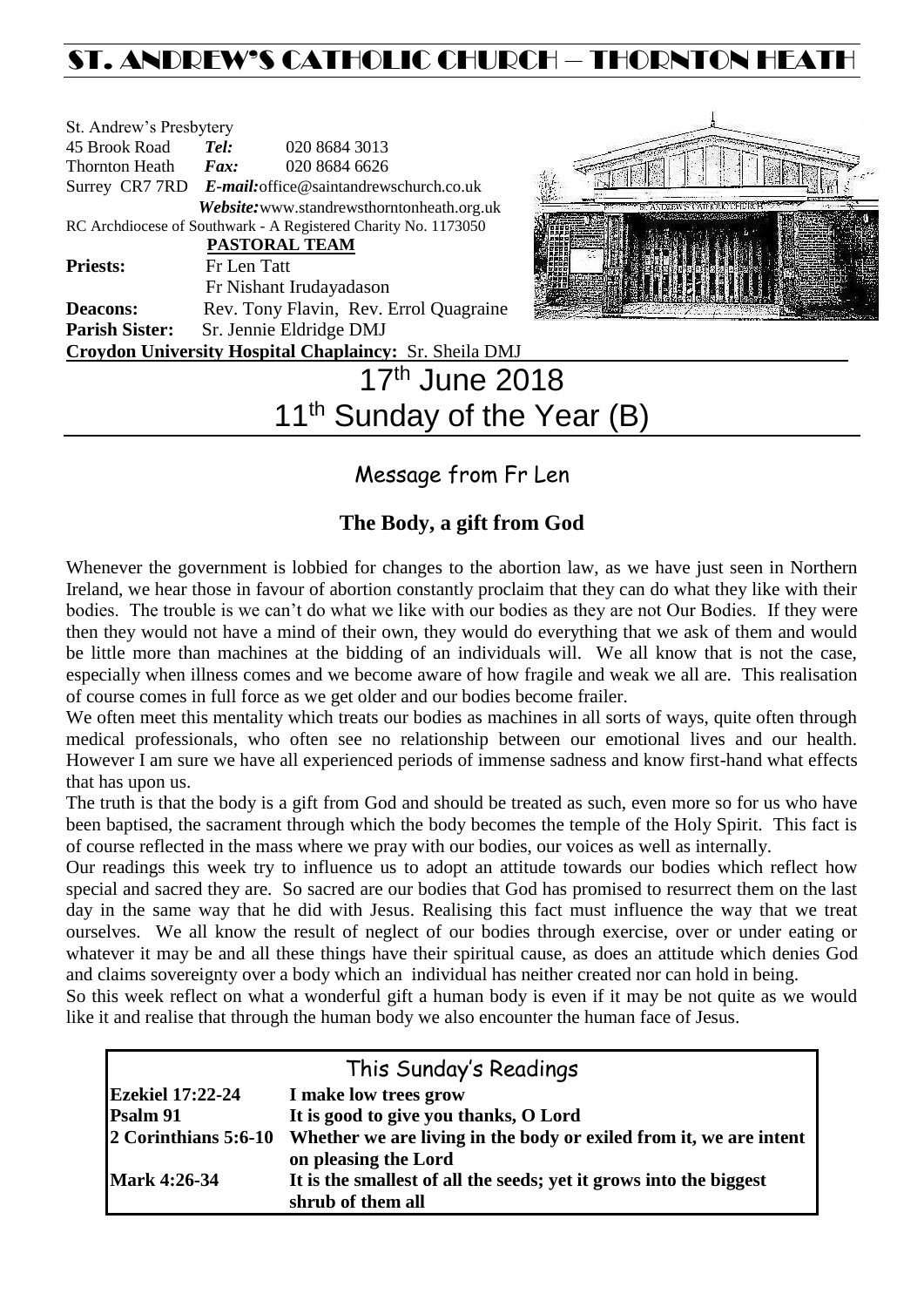# Diary for the Week

|                                            |                                              | <b>UNITY IVI INC WEEK</b>                          |                                                     |
|--------------------------------------------|----------------------------------------------|----------------------------------------------------|-----------------------------------------------------|
| Sunday 17 <sup>th</sup> June               |                                              | 6.00pm (Saturday) First Mass of Sunday - First     | Theo Fernandes RIP (Anniv)                          |
| $11^{th}$ Sunday of the Year               |                                              | <b>Holy Communion Mass</b>                         |                                                     |
| (B)                                        | 9.30am                                       | <b>Mass - First Holy</b>                           | D. Cruz Family & Friends RIP                        |
|                                            |                                              | <b>Communion Mass</b>                              |                                                     |
| Father's Day                               | 11.30am                                      | <b>Mass - First Holy</b>                           | Parishioners                                        |
|                                            |                                              | <b>Communion Mass</b>                              |                                                     |
|                                            | 5.00pm                                       | <b>Rosary</b>                                      |                                                     |
|                                            | $5.15 - 5.45$ pm                             | <b>Exposition and Benediction</b>                  |                                                     |
|                                            | 6.00 <sub>pm</sub>                           | <b>Mass</b>                                        | <b>Holy Souls</b>                                   |
|                                            | $7.00 - 9.00$ pm                             | <b>Charismatic Prayer Group</b>                    |                                                     |
| Monday 18 <sup>th</sup> June               | 7.30am                                       | Mass                                               | Giovanni Notaro-Antonio RIP (Anniv)                 |
| Feria                                      | 10.00am                                      | Mass                                               | Henrikas RIP                                        |
| 1 Kg 21:1-16                               | 11.15am                                      | <b>Funeral: Mrs Kathleen</b>                       |                                                     |
| Mt 5:38-42                                 |                                              | Kearns RIP (Croydon Crem.)                         |                                                     |
|                                            | $5.45 - 7.15$ pm                             | <b>Beavers (hall)</b>                              |                                                     |
|                                            | $7.00 - 8.00$ pm                             | <b>Parish Surgery</b>                              |                                                     |
|                                            | $7.30 - 9.00$ pm                             | Scouts (hall)                                      |                                                     |
| Tuesday 19 <sup>th</sup> June              | 7.30am                                       | <b>Mass</b>                                        | Nijole RIP                                          |
| <b>St Romuald</b>                          | 10.00am                                      | Mass                                               | Canon John Joseph Naughton RIP                      |
| 1 Kg 21:17-29                              | 5.15pm                                       | <b>First Holy Communion</b>                        | (Anniv)                                             |
| Mt 5:43-48                                 |                                              | rehearsals                                         |                                                     |
| Wednesday 20 <sup>th</sup> June            | 7.30am                                       | Mass                                               | Deceased members Andradi Family RIP                 |
| St Alban                                   | 10.00am                                      | Mass                                               | Irmas Family (W/B)                                  |
| 2 Kg 2:1.6-14                              | 2.00 <sub>pm</sub>                           | <b>Active Retirement Group</b>                     |                                                     |
| Mt 6:1-6. 16-18                            | 6.00pm                                       | <b>Lectio Divina Group (hall)</b>                  |                                                     |
|                                            | 7.30pm                                       | <b>Legion of Mary (hall)</b>                       |                                                     |
| Thursday 21 <sup>st</sup> June             | 7.30am                                       | Mass                                               | <b>Holy Souls</b>                                   |
| St Aloysius Gonzaga                        | 10.00am                                      | Mass                                               | William Gill RIP                                    |
| Si 48:1-1, Mt 6:7-15                       | $7.00 - 8.30$ pm                             | <b>Cubs (St James the Great)</b>                   |                                                     |
| Friday 22 <sup>nd</sup> June               | 7.30am                                       | Mass                                               | <b>Holy Souls</b>                                   |
| St John Fisher& St Thomas                  | 10.00am                                      | Mass                                               | Frederick Furey RIP (Anniv)                         |
| More. 2 Kg 11:1-4. 9-18.<br>20, Mt 6:19-23 | 6.00pm                                       | <b>Altar Server training (for</b>                  |                                                     |
| Saturday 23 <sup>rd</sup> June             | 9.30am                                       | 9.30am Mass teams 1,2,3)<br>Mass                   |                                                     |
| St Etheldreda                              | $10.00 - 10.30$ am                           | <b>Confessions</b>                                 | <b>Holy Souls</b>                                   |
| 2 Ch 24:17-25                              | $5.00 - 5.30$ pm                             | <b>Confessions</b>                                 |                                                     |
| Mt 6:24-34                                 | 6.00 <sub>pm</sub>                           | <b>First Mass of Sunday</b>                        | Judex Leong-Chung RIP (Anniv)                       |
| Sunday 24 <sup>th</sup> June               | 9.30am                                       | <b>Mass - First Holy</b>                           | Botelho & Carrasco Families                         |
| The Nativity of St John                    |                                              | <b>Communion Mass</b>                              |                                                     |
| the Baptist                                | 11.30am                                      | <b>Mass - First Holy</b>                           | Parishioners                                        |
| (B)                                        |                                              | <b>Communion Mass</b>                              |                                                     |
|                                            | 5.00pm                                       | <b>Rosary</b>                                      |                                                     |
|                                            | $5.15 - 5.45$ pm                             | <b>Exposition and Benediction</b>                  |                                                     |
|                                            | 6.00 <sub>pm</sub>                           | <b>Mass - First Holy</b>                           | Kate Furey RIP (Anniv)                              |
|                                            |                                              | <b>Communion Mass</b>                              |                                                     |
|                                            | $7.00 - 9.00$ pm                             | <b>Charismatic Prayer Group</b>                    |                                                     |
|                                            |                                              |                                                    |                                                     |
|                                            |                                              | Money Matters                                      |                                                     |
|                                            | <b>Collection Last Sunday</b>                |                                                    | £1,352.01 (£1.35 per person)                        |
|                                            | Payment by Standing Order<br>Total offertory |                                                    | £ 761.00<br>£2,113.01                               |
|                                            | CaTEW collection                             |                                                    | £ 588.11                                            |
|                                            |                                              | Second collection for Day of Prayer for Human Life |                                                     |
|                                            |                                              | Thank you for your generosity                      |                                                     |
|                                            |                                              |                                                    |                                                     |
|                                            |                                              |                                                    |                                                     |
| Altar Servers                              |                                              | Church Cleaners                                    |                                                     |
| This week<br>Team 2<br>Team 3<br>Next week |                                              |                                                    | This week St Jude's Group<br>Next week Judie's Crew |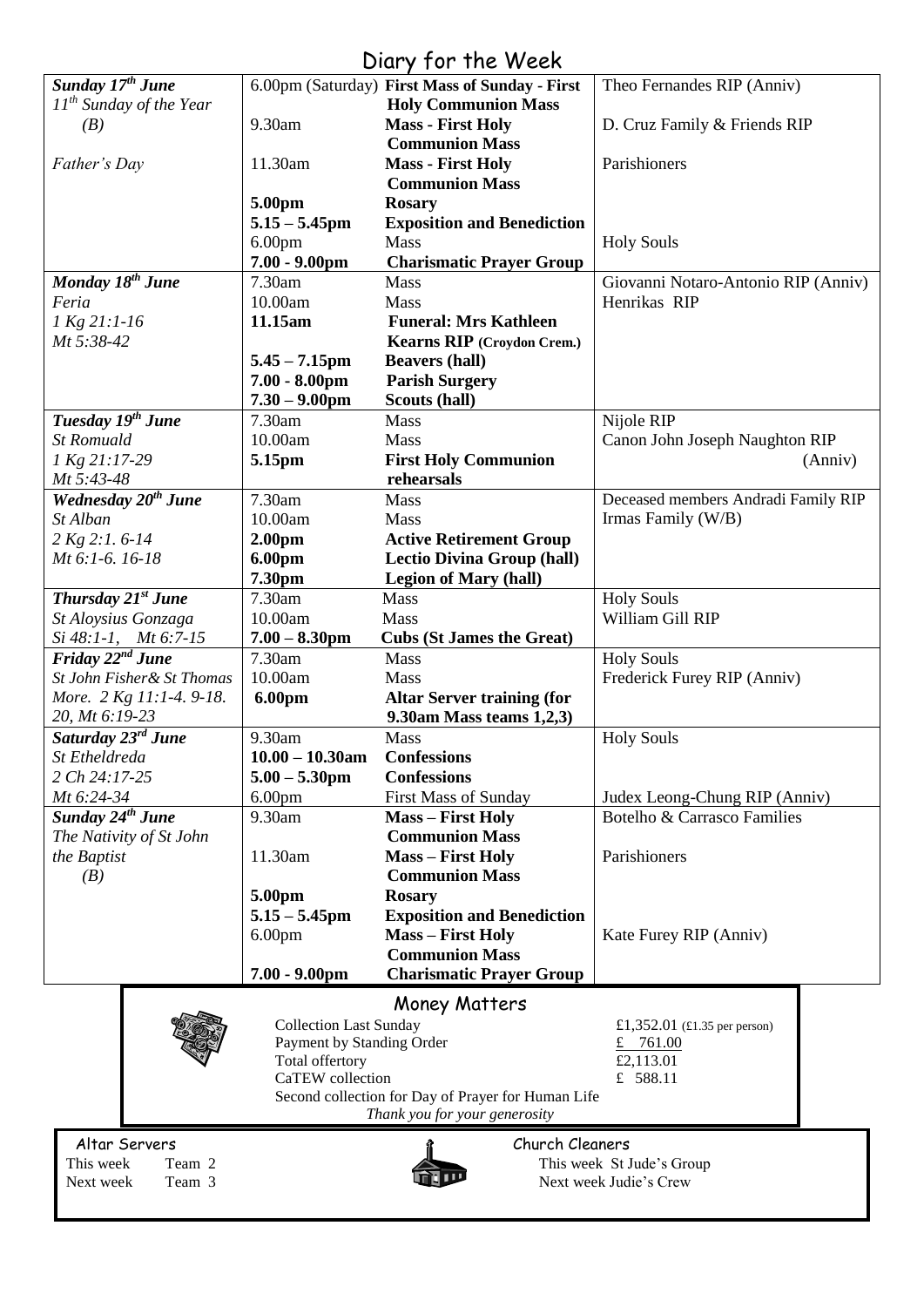## St. Andrew's Parish Notices

#### **NEW HEADTEACHER AT VIRGO FIDELIS**

The new headteacher at Virgo Fidelis Convent Senior School, Mrs Hilary Meyer, will be coming to St Andrews to introduce herself to the congregation on Sunday 17<sup>th</sup> June at the 9.30am and 11.30am Masses.

#### **SECOND COLLECTION THIS WEEKEND**

The second collection this weekend is for Day of Prayer for Human Life. This is the day in the Church's life dedicated to celebrating the sacredness of life. The proceeds from the Day for Life collection provide core funding for the Anscombe Bioethics Centre and to assist other life related activities supported by the Church, usually by means of grants made to support Catholic charities working in the particular field determined by the theme of the year.

#### **THE GHANAIAN COMMUNITY**

The group will be meeting today Sunday 17<sup>th</sup> June after the 11.30am Mass in the hall.

#### **FIRST HOLY COMMUNION**

Please note that there will be a First Holy Communion rehearsal on Tuesday 19<sup>th</sup> June at 5.15pm in the Church. This year there are over 50 children receiving communion; some children are having theirs this weekend and some for next weekend Sunday 24<sup>th</sup> June. Please pray for the children and their families.

#### **CHURCH KEY REGISTER**

We have been asked by our insurance company to ensure that we have an up-to-date register of everyone who hold Church keys (just for the Church, not the hall). It is important that we comply with this request for insurance purposes. There are still some people who have not come forward to sign so please can we ask that everyone who has Church keys to let us know as you will have to come in to sign your details in our register.

#### **SOCIAL COMMITTEE: ITALIAN NIGHT – SATURDAY 14TH JULY**

The Social Committee will be having an Italian night in the Church hall on Saturday 14<sup>th</sup> July from 7.30-10.30pm. There will be a glass of prosecco on arrival followed by a 3 course meal, dancing, a raffle and a licenced bar. Tickets are £12 each for adults and £6 for children and they will be on sale after all Masses.

#### **MRS KATHLEEN KEARNS RIP**

Mrs Kearns sadly passed away recently and her funeral will be held at 11.15am on Monday 18<sup>th</sup> June at Croydon Crematorium. The burial will be in Ireland. May she Rest in Peace.

#### **PARISH AGM**

Please join us for the Parish AGM which will be held on Saturday 30<sup>th</sup> June starting at 7.00pm in the hall followed by some refreshments. Copies of the reports will be available at all Masses next weekend.

#### **400 CLUB**

| May winners:  | £20 No: 144 Bella D'Souza          |
|---------------|------------------------------------|
|               | £10 No: 14 Brian McGrath           |
|               | £10 No: $62$ Tony Flavin           |
| June winners: | £20 No: 27 Marietta Notaro-Antonio |
|               | £10 No: 52 Rosaleen Doyle          |
|               | £10 No: 112 Nina Cowley            |

#### **CAFOD REFUGEE CRISIS APPEAL**

This week, 18 - 24<sup>th</sup> June, is Refugee week. It is 20 years since it was set up and has been raising funds and helping refugees in many countries. Please see the Justice & Peace Notice board at the back of the Church for more information or go online to CAFOD, Christian Aid or Caritas. Your donation will help